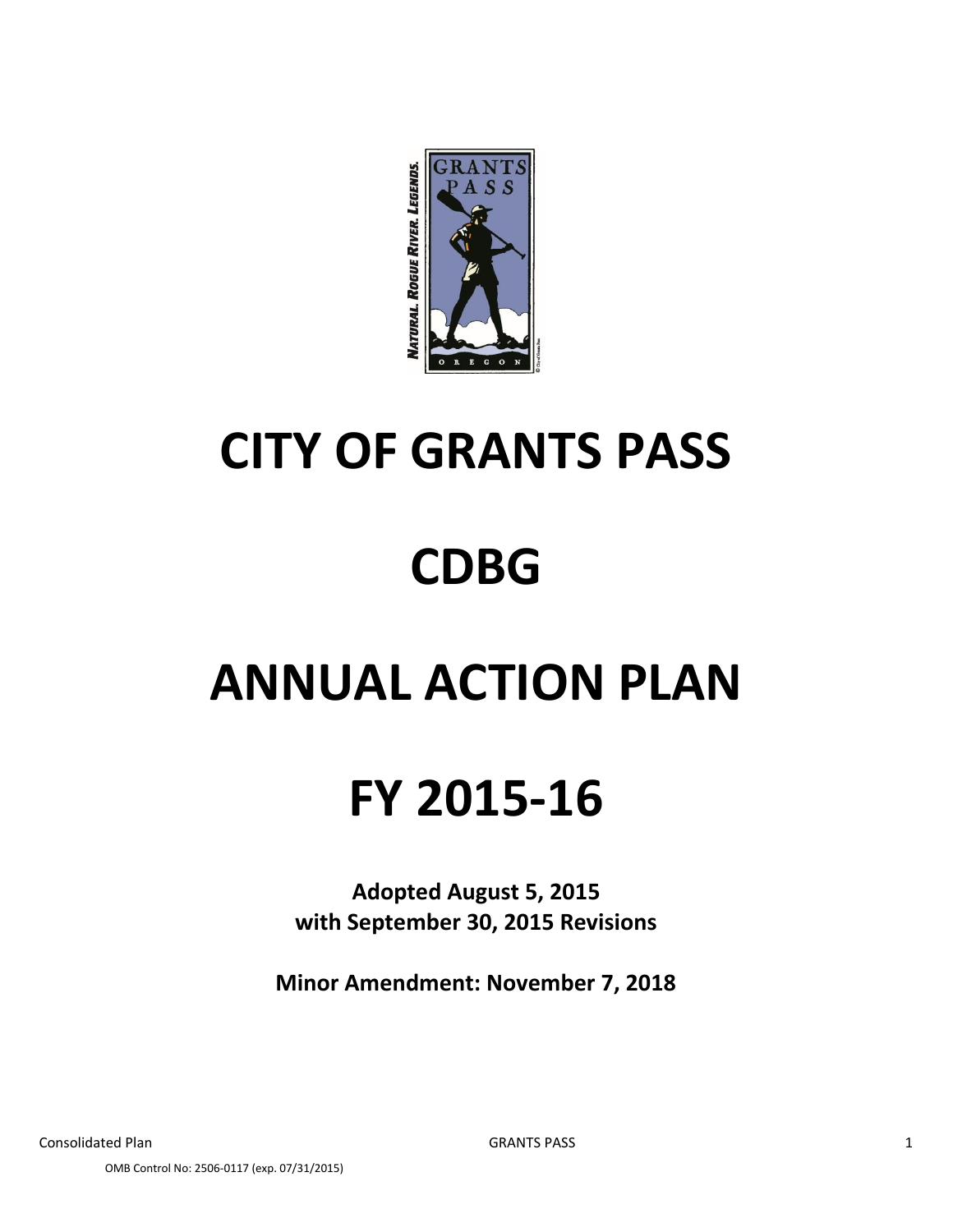## **Expected Resources**

## **AP-15 Expected Resources – 91.220(c)(1,2)**

#### **Introduction**

The CDBG allocation for Grants Pass in FY 2015-2016, its first year as an entitlement community, is \$275,000. With the limited amount of available funding, the funds have been designated for specific targeted activities and in large enough amounts that will make the most impact on the many needs in Grants Pass.

#### **Anticipated Resources**

| Program     | <b>Source</b> | <b>Uses of Funds</b>   | <b>Expected Amount Available Year 1</b> |         |                   |         | <b>Expected</b>  | <b>Narrative Description</b>           |
|-------------|---------------|------------------------|-----------------------------------------|---------|-------------------|---------|------------------|----------------------------------------|
|             | of Funds      |                        | Annual                                  | Program | <b>Prior Year</b> | Total:  | <b>Amount</b>    |                                        |
|             |               |                        | Allocation:                             | Income: | <b>Resources:</b> | S.      | <b>Available</b> |                                        |
|             |               |                        |                                         |         |                   |         | Reminder         |                                        |
|             |               |                        |                                         |         |                   |         | of ConPlan       |                                        |
|             |               |                        |                                         |         |                   |         |                  |                                        |
| <b>CDBG</b> | public -      | Acquisition            |                                         |         |                   |         |                  | This set of estimates is based on      |
|             | federal       | Admin and              |                                         |         |                   |         |                  | guidance provided by HUD on the City's |
|             |               | <b>Planning</b>        |                                         |         |                   |         |                  | FY 2015-2016 award. The expected       |
|             |               | Economic               |                                         |         |                   |         |                  | amount available for the remainder of  |
|             |               | Development            |                                         |         |                   |         |                  | the ConPlan is based on a simple       |
|             |               | Housing                |                                         |         |                   |         |                  | projection of the FY15-16 amount.      |
|             |               | Public                 |                                         |         |                   |         |                  |                                        |
|             |               | Improvements           |                                         |         |                   |         |                  |                                        |
|             |               | <b>Public Services</b> | 275,000                                 | 0       | 0                 | 275,000 | 1,100,000        |                                        |

**Table 1 - Expected Resources – Priority Table**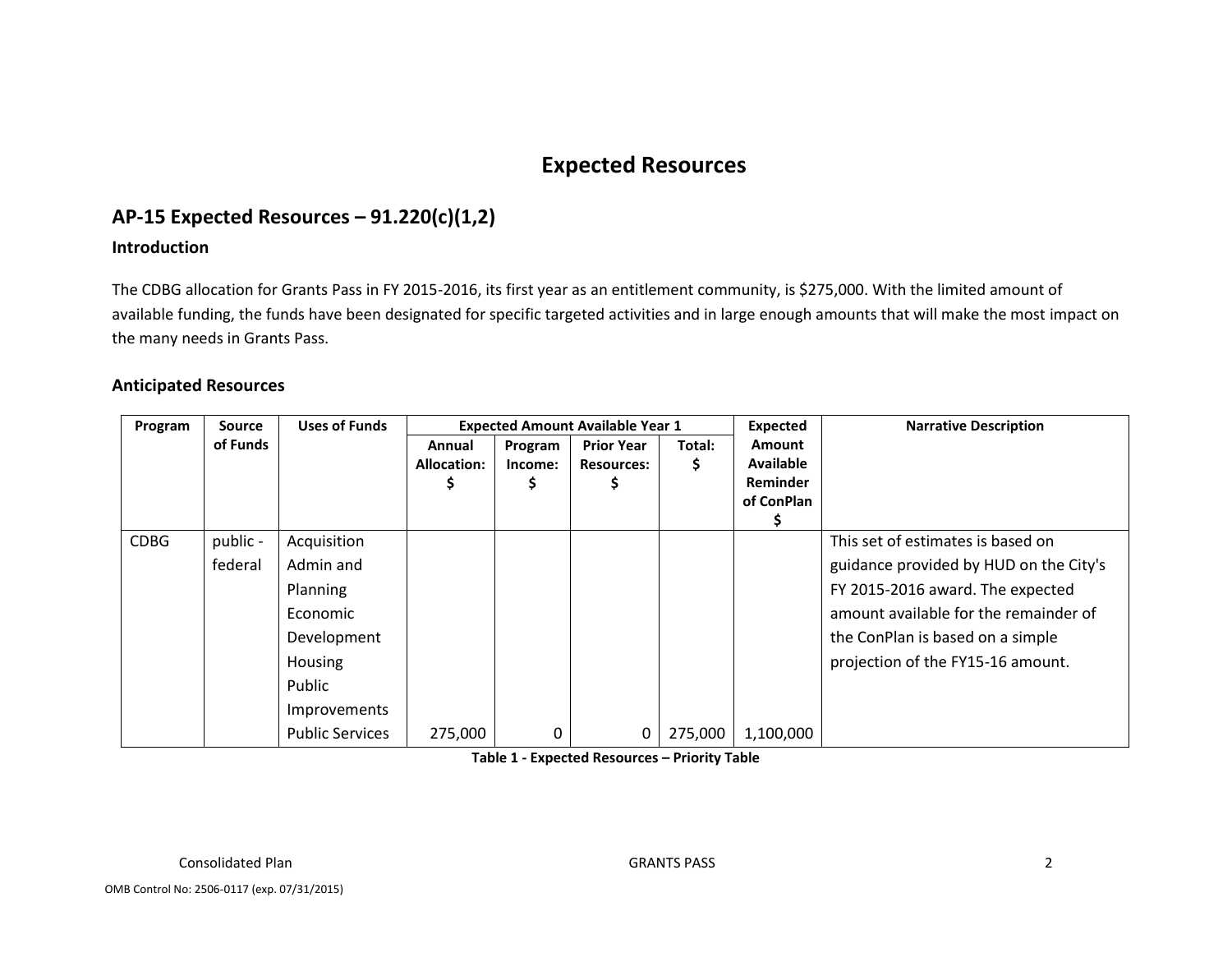### **Explain how federal funds will leverage those additional resources (private, state and local funds), including a description of how matching requirements will be satisfied**

The City anticipates providing CDBG funding to a variety of programs and activities over the five year Consolidated Plan period. Each program or activity will be assessed for need, performance outcomes, agency capacity, ability to complete the activity, and availability to leverage other resources.

- Projects aimed at supporting economic activity will likely leverage other state education and federal small business funding.
- Funds allocated to public services will likely be gap financing for a non-profit organization that will provide the balance of funds needed for an activity.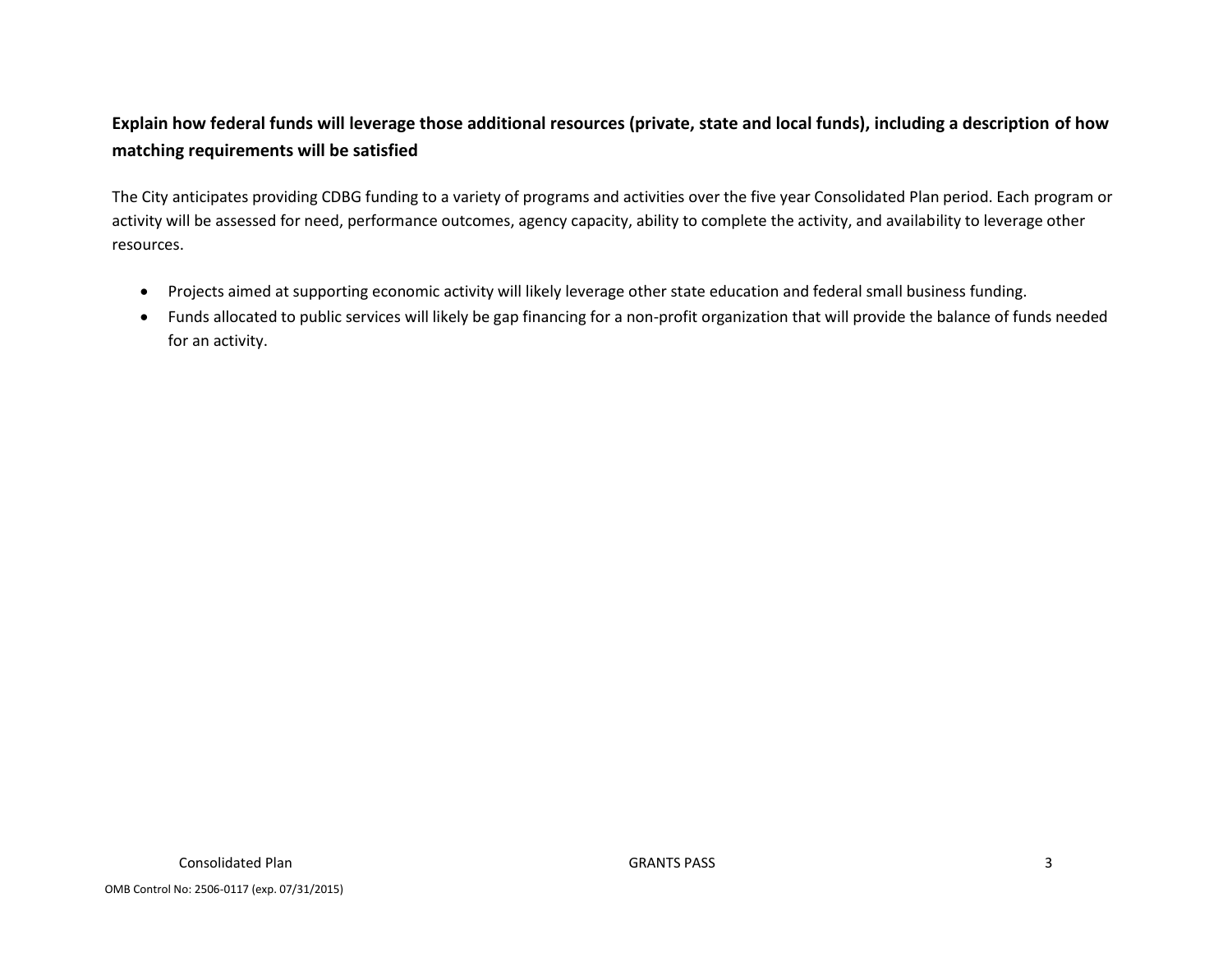### **If appropriate, describe publically owned land or property located within the jurisdiction that may be used to address the needs identified in the plan**

At this time no publically owned land or property has been identified.

#### **Discussion**

The City will use CDBG funds in partnership with sub-recipients to leverage private, state, and local funds to address the goals and strategies outlined in the Consolidated Plan. Grants to sub-recipients for public services or economic development are anticipated to leverage other funding sources.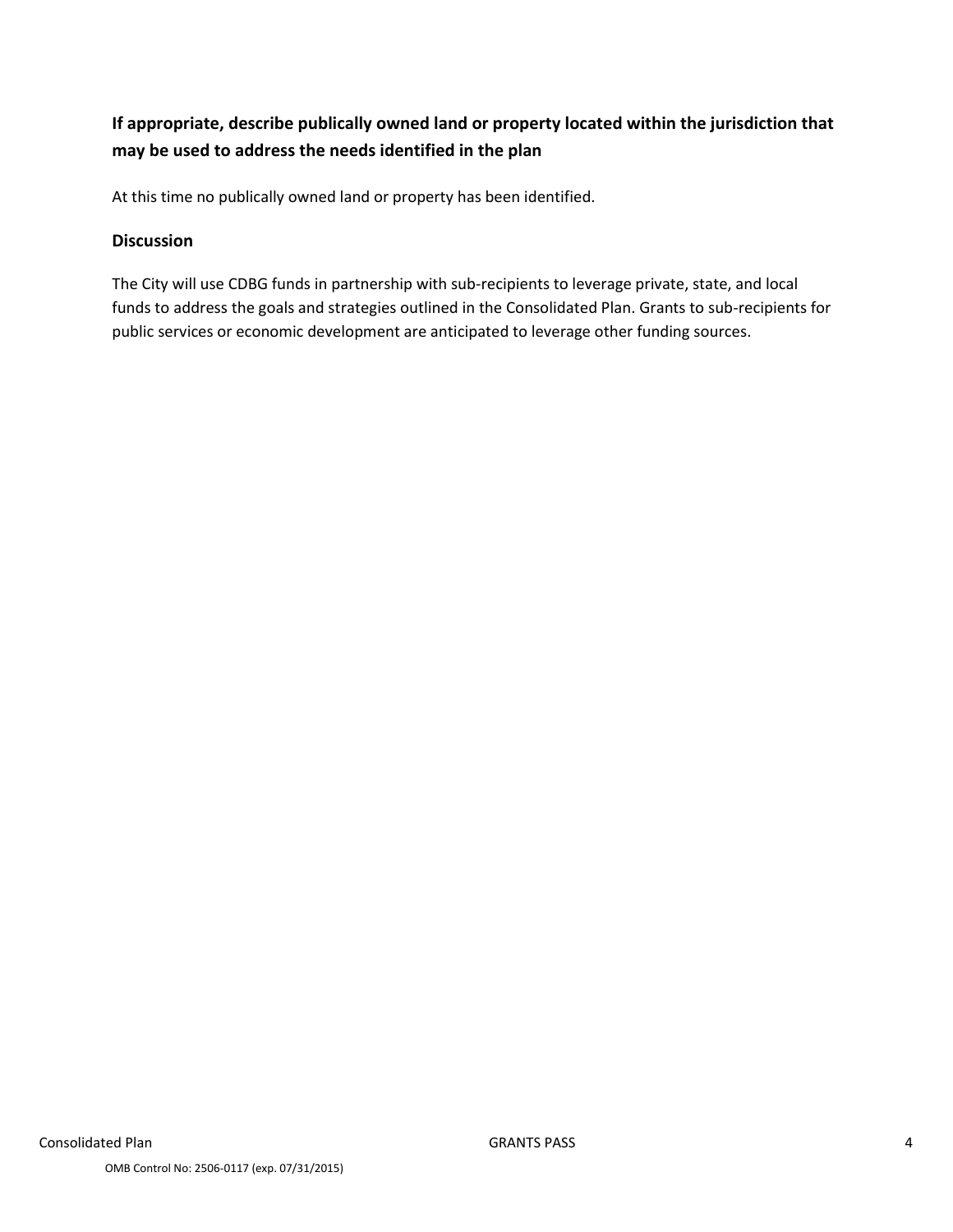## **Annual Goals and Objectives**

## **AP-20 Annual Goals and Objectives**

## **Goals Summary Information**

| Sort<br>Order  | <b>Goal Name</b>    | <b>Start</b><br>Year | End<br>Year | Category            | Geographic<br>Area | <b>Needs Addressed</b> | <b>Funding</b> | <b>Goal Outcome</b><br><b>Indicator</b> |
|----------------|---------------------|----------------------|-------------|---------------------|--------------------|------------------------|----------------|-----------------------------------------|
| $\mathbf{1}$   | <b>Support Fair</b> | 2015                 | 2016        | <b>Fair Housing</b> | Citywide           | Support fair           | CDBG:          | Other: 1 Other                          |
|                | Housing             |                      |             |                     |                    | housing                | \$22,500       |                                         |
| $\overline{2}$ | Support             | 2015                 | 2016        | Affordable          | Citywide           | Support                | CDBG:          | Other: 1 Other                          |
|                | Affordable          |                      |             | Housing             |                    | affordable             | \$22,500       |                                         |
|                | Housing             |                      |             |                     |                    | housing                |                |                                         |
| 3              | Assistance          | 2015                 | 2020        | Affordable          | Citywide           | Homeowner              | CDBG:          | Homeowner                               |
|                | helping with        |                      |             | Housing             |                    | weatherization         | \$40,000       | Housing                                 |
|                | housing             |                      |             | Non-                |                    | and energy             |                | Rehabilitated:                          |
|                | needs               |                      |             | <b>Homeless</b>     |                    | efficiency             |                | 8 Household                             |
|                |                     |                      |             | Special             |                    |                        |                | <b>Housing Unit</b>                     |
|                |                     |                      |             | <b>Needs</b>        |                    |                        |                |                                         |
| 4              | Increase            | 2015                 | 2020        | Non-Housing         | Citywide           | Microenterprise        | CDBG:          | Public service                          |
|                | Economic            |                      |             | Community           |                    | education              | \$25,000       | activities other                        |
|                | Opportunities       |                      |             | Development         |                    | assistance             |                | than                                    |
|                |                     |                      |             |                     |                    |                        |                | Low/Moderate                            |
|                |                     |                      |             |                     |                    |                        |                | Income                                  |
|                |                     |                      |             |                     |                    |                        |                | Housing                                 |
|                |                     |                      |             |                     |                    |                        |                | Benefit: 15                             |
|                |                     |                      |             |                     |                    |                        |                | Persons                                 |
|                |                     |                      |             |                     |                    |                        |                | Assisted                                |
| 5              | Emergency           | 2015                 | 2020        | Affordable          | Citywide           | Emergency              | CDBG:          | Homelessness                            |
|                | Housing             |                      |             | Housing             |                    | housing                | \$15,250       | Prevention: 5                           |
|                | Assistance          |                      |             | Non-                |                    | assistance             |                | Persons                                 |
|                |                     |                      |             | <b>Homeless</b>     |                    |                        |                | Assisted                                |
|                |                     |                      |             | Special             |                    |                        |                |                                         |
|                |                     |                      |             | <b>Needs</b>        |                    |                        |                |                                         |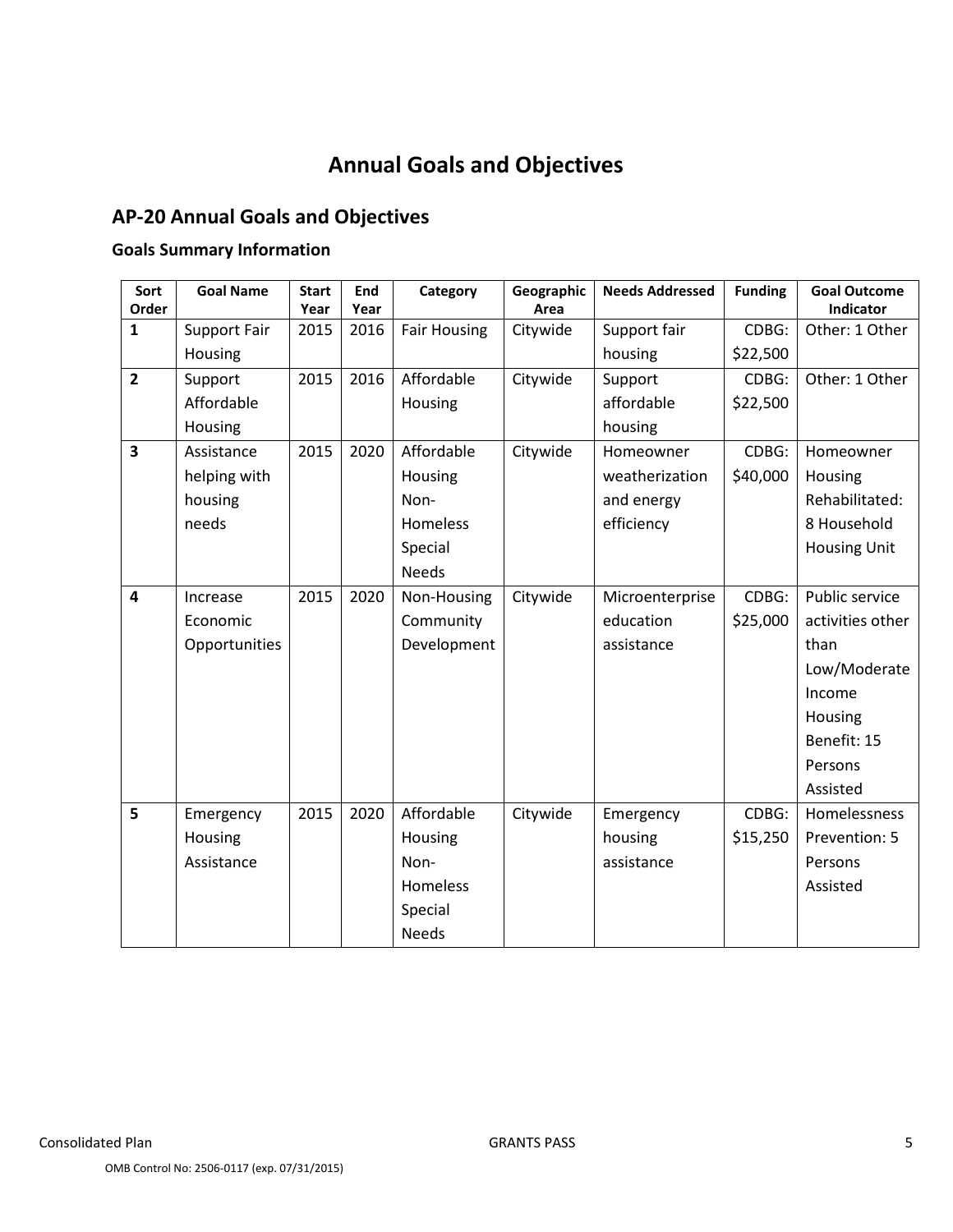| Sort  | <b>Goal Name</b> | <b>Start</b> | <b>End</b> | Category    | Geographic | <b>Needs Addressed</b> | <b>Funding</b> | <b>Goal Outcome</b> |
|-------|------------------|--------------|------------|-------------|------------|------------------------|----------------|---------------------|
| Order |                  | Year         | Year       |             | Area       |                        |                | <b>Indicator</b>    |
| 6     | Increase         | 2016         | 2020       | Non-Housing | Citywide   | Teen training          | CDBG:          | Public service      |
|       | Economic         |              |            | Community   |            | services               | \$25,000       | activities other    |
|       | Opportunities    |              |            | Development |            |                        |                | than                |
|       | Boys & Girls     |              |            |             |            |                        |                | Low/Moderate        |
|       | Club             |              |            |             |            |                        |                | Income              |
|       |                  |              |            |             |            |                        |                | Housing             |
|       |                  |              |            |             |            |                        |                | Benefit: 15         |
|       |                  |              |            |             |            |                        |                | Persons             |
|       |                  |              |            |             |            |                        |                | Assisted            |

**Table 2 – Goals Summary**

### **Goal Descriptions**

| $\mathbf{1}$   | <b>Goal Name</b>   | <b>Support Fair Housing</b>                                                      |
|----------------|--------------------|----------------------------------------------------------------------------------|
|                |                    |                                                                                  |
|                | Goal               | Develop a Fair Housing Plan                                                      |
|                | <b>Description</b> |                                                                                  |
| $\overline{2}$ | <b>Goal Name</b>   | <b>Support Affordable Housing</b>                                                |
|                | Goal               | Develop an Impediments to Fair Housing Analysis                                  |
|                | <b>Description</b> |                                                                                  |
| 3              | <b>Goal Name</b>   | Assistance helping with housing needs                                            |
|                | Goal               | Homeowner weatherization and energy efficiency improvements                      |
|                | <b>Description</b> |                                                                                  |
| 4              | <b>Goal Name</b>   | Increase Economic Opportunities                                                  |
|                | Goal               | Provide microenterprise assistance - tuition waivers to LMI business owners      |
|                | <b>Description</b> |                                                                                  |
| 5              | <b>Goal Name</b>   | <b>Emergency Housing Assistance</b>                                              |
|                | Goal               | Provide assistance to low income persons helping with housing needs - providing  |
|                | <b>Description</b> | short term emergency assistance to those persons at risk of homelessness (public |
|                |                    | service)                                                                         |
| 6              | <b>Goal Name</b>   | Increase Economic Opportunities Boys & Girls Club                                |
|                | Goal               | Increase economic opportunities for young adult training services in conjunction |
|                | <b>Description</b> | with the Rogue Valley Boys & Girls Club (public service)                         |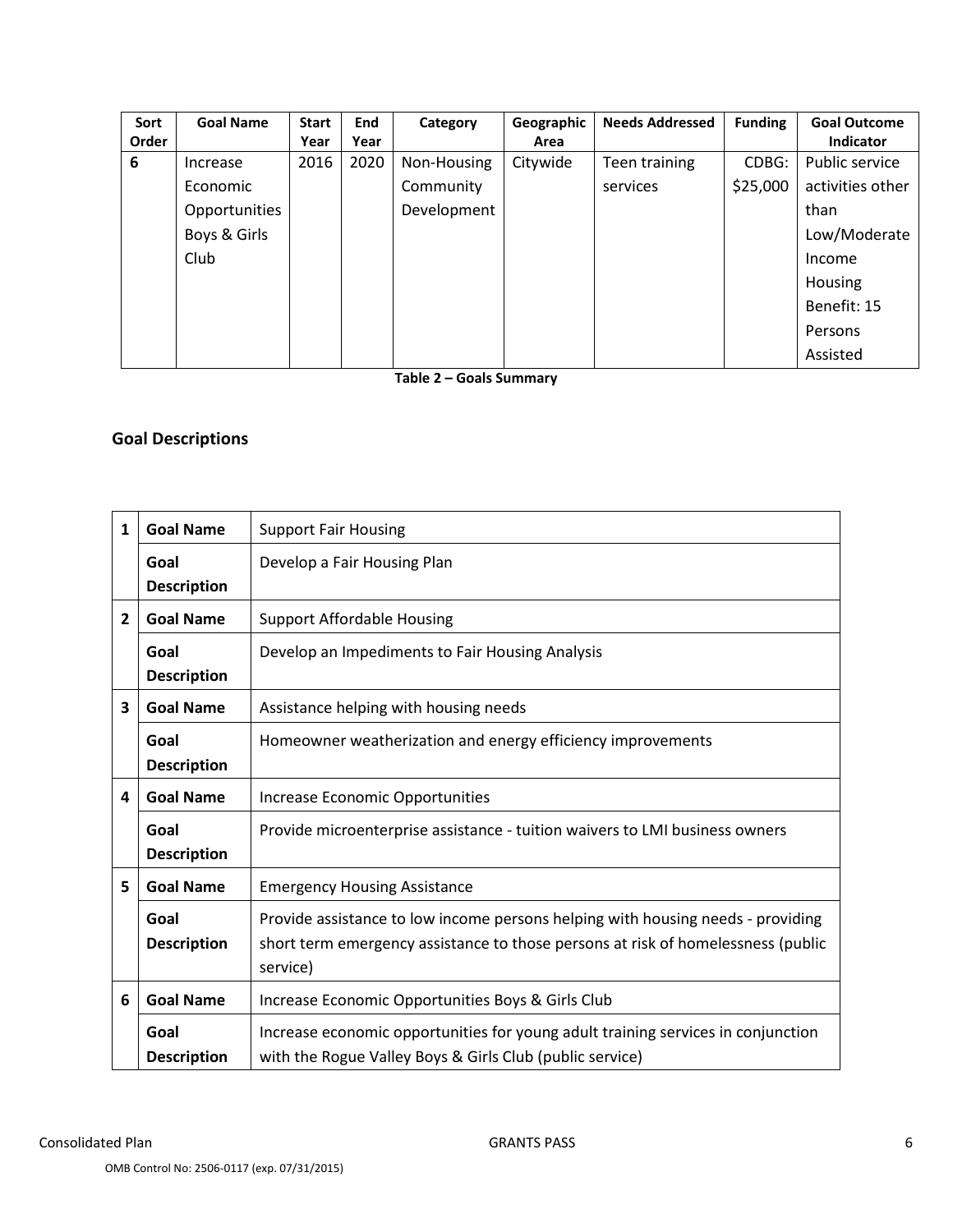## **Projects**

## **AP-35 Projects – 91.220(d)**

#### **Introduction**

This section lists and describes the projects the City of Grants Pass will carry out utilizing CDBG funding in FY 2015-2016.

Due to the fact the City of Grants Pass is in its first year as an entitlement community, project solicitation through competitive application and review process will occur in the fall of 2015.

#### **Projects**

| # | <b>Project Name</b>                                                          |
|---|------------------------------------------------------------------------------|
| 1 | Analysis of Impediments to Fair Housing                                      |
| 2 | Analysis of Barriers to Affordable Housing                                   |
| 3 | Reimbursement for preparation of Consolidated Plan and 1-year Action Plan    |
| 4 | Homeowner Weatherization and Energy Efficiency Improvements                  |
| 5 | Microenterprise Assistance - Tuition Waivers to LMI Business Owners          |
| 7 | Emergency Assistance (short term) - Owner and Renter at risk of homelessness |
| 8 | Job Training to LMI persons at Boys & Girls Club                             |

**Table 3 – Project Information**

#### **Describe the reasons for allocation priorities and any obstacles to addressing underserved needs**

Community needs were reviewed against eligible activities, existing resources and programs, gaps in service delivery, financial resources, and organizational capacity. The projects selected address Grants Pass' most immediate needs for residents living at 50% of average median income or less, economic opportunities for low- and moderate-income residents, and service agency needs to respond to increased demand.

The first year's activities reflect programs and projects that can begin within the year and those which City staff has the capacity to oversee implementation.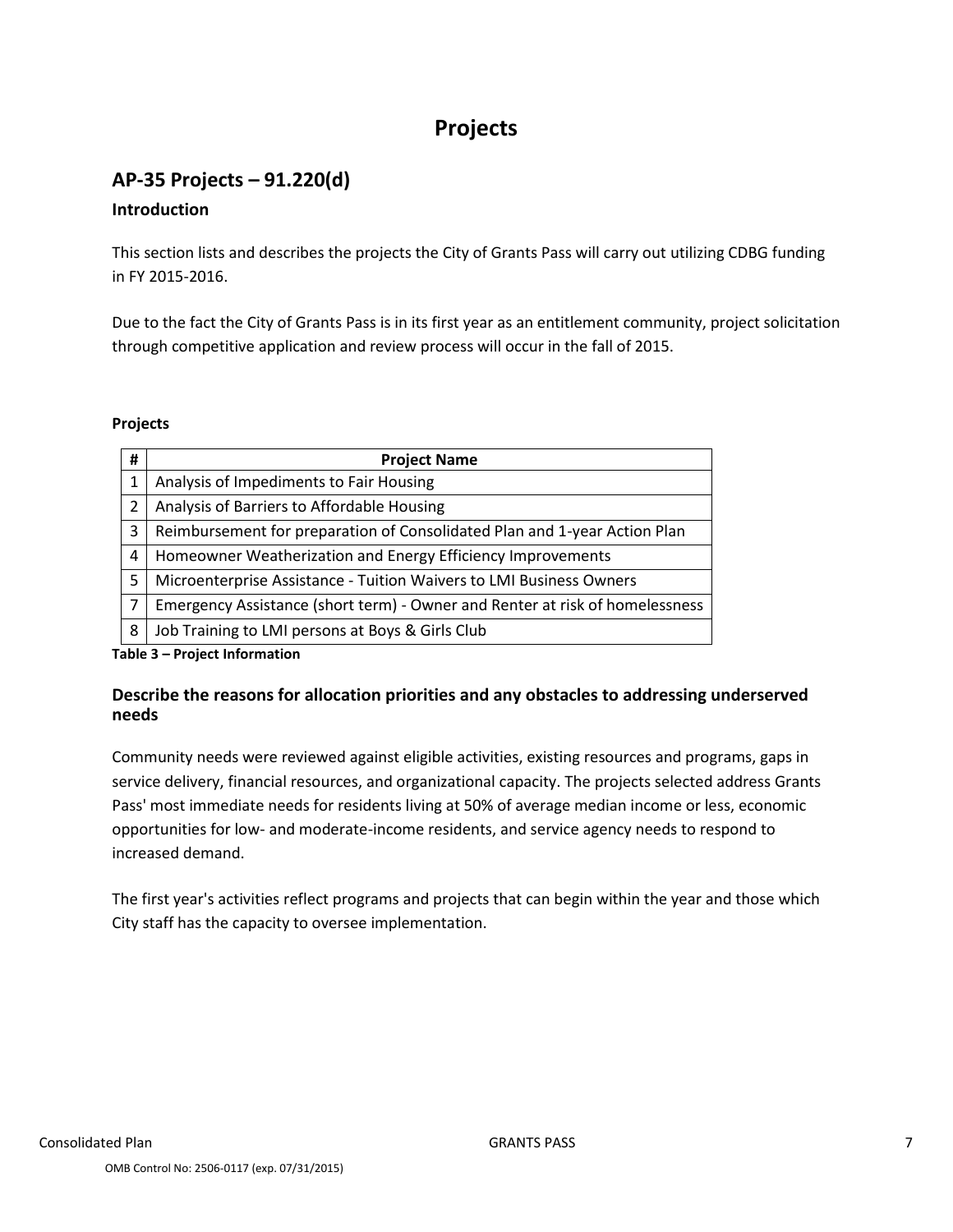## **AP-38 Project Summary**

## **Project Summary Information**

| 1                       | <b>Project Name</b>                                                                           | Analysis of Impediments to Fair Housing                                             |
|-------------------------|-----------------------------------------------------------------------------------------------|-------------------------------------------------------------------------------------|
|                         | <b>Target Area</b>                                                                            | Citywide                                                                            |
|                         | <b>Goals Supported</b>                                                                        | <b>Support Fair Housing</b>                                                         |
|                         | <b>Needs Addressed</b>                                                                        | Support fair housing                                                                |
|                         | <b>Funding</b>                                                                                | CDBG: \$22,500                                                                      |
|                         | <b>Description</b>                                                                            | Develop a Fair Housing Plan                                                         |
|                         | <b>Target Date</b>                                                                            | 6/1/2016                                                                            |
|                         | Estimate the number and type of<br>families that will benefit from the<br>proposed activities |                                                                                     |
|                         | <b>Location Description</b>                                                                   |                                                                                     |
|                         | <b>Planned Activities</b>                                                                     | Develop a Fair Housing Plan                                                         |
| $\overline{\mathbf{c}}$ | <b>Project Name</b>                                                                           | Analysis of Barriers to Affordable Housing                                          |
|                         | <b>Target Area</b>                                                                            | Citywide                                                                            |
|                         | <b>Goals Supported</b>                                                                        | <b>Support Affordable Housing</b>                                                   |
|                         | <b>Needs Addressed</b>                                                                        | Support affordable housing                                                          |
|                         | <b>Funding</b>                                                                                | CDBG: \$22,500                                                                      |
|                         | <b>Description</b>                                                                            | Develop an analysis of barriers to affordable housing                               |
|                         | <b>Target Date</b>                                                                            | 6/1/2016                                                                            |
|                         | Estimate the number and type of<br>families that will benefit from the<br>proposed activities |                                                                                     |
|                         | <b>Location Description</b>                                                                   |                                                                                     |
|                         | <b>Planned Activities</b>                                                                     | Conduct an analysis of barriers to affordable housing                               |
| 3                       | <b>Project Name</b>                                                                           | Reimbursement for preparation of Consolidated Plan and 1-year<br><b>Action Plan</b> |
|                         | <b>Target Area</b>                                                                            | Citywide                                                                            |
|                         | <b>Goals Supported</b>                                                                        |                                                                                     |
|                         | <b>Needs Addressed</b>                                                                        |                                                                                     |
|                         | <b>Funding</b>                                                                                | CDBG: \$10,000                                                                      |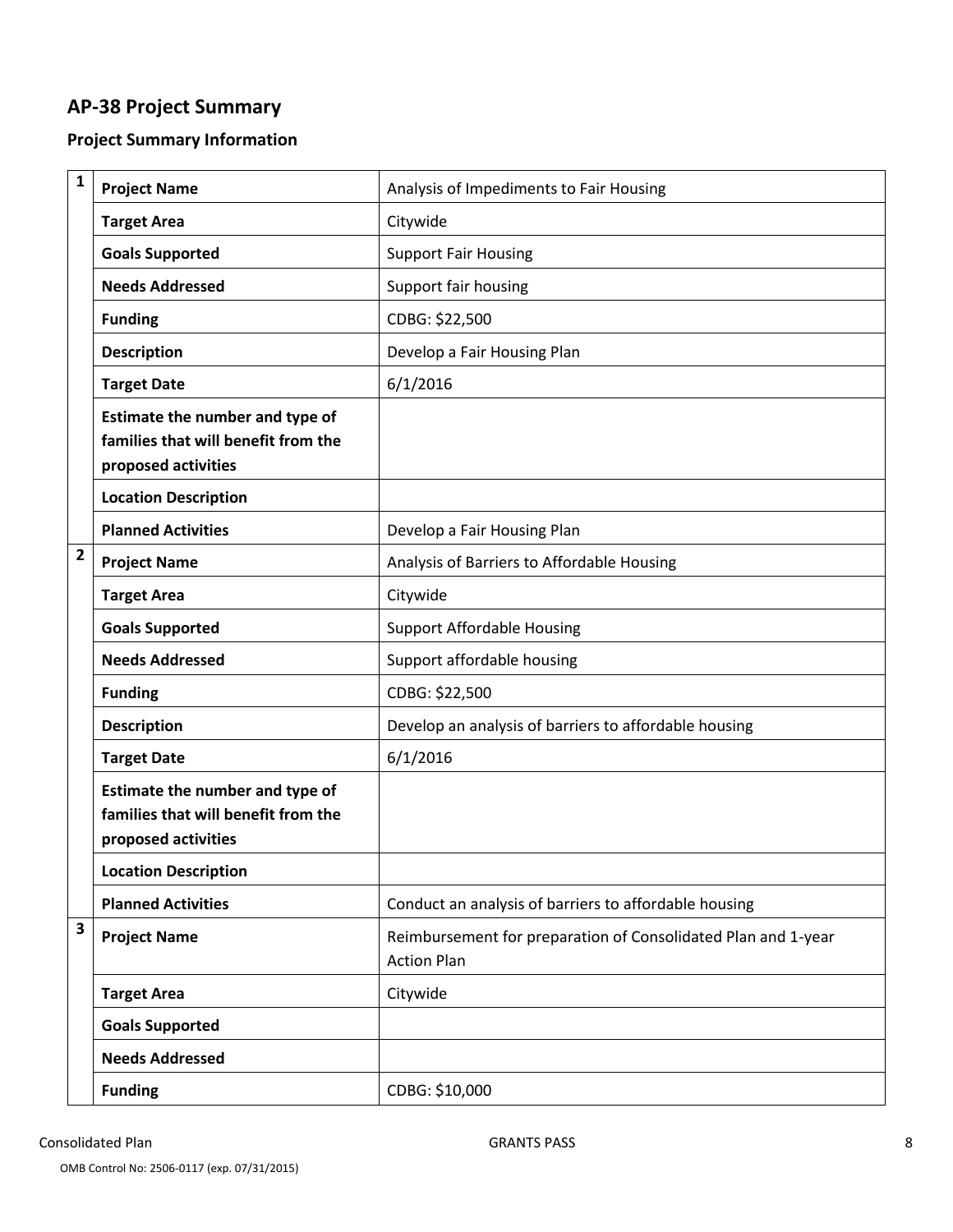|   | <b>Description</b>                                                                            | Assistance in preparing the Consolidated Plan and 1-year Action Plan                                                                              |
|---|-----------------------------------------------------------------------------------------------|---------------------------------------------------------------------------------------------------------------------------------------------------|
|   | <b>Target Date</b>                                                                            | 6/1/2016                                                                                                                                          |
|   | Estimate the number and type of<br>families that will benefit from the<br>proposed activities |                                                                                                                                                   |
|   | <b>Location Description</b>                                                                   | 101 NW 'A' Street                                                                                                                                 |
|   | <b>Planned Activities</b>                                                                     | Assistance in preparing Consolidated Plan and 1-year Action Plan                                                                                  |
| 4 | <b>Project Name</b>                                                                           | Homeowner Weatherization and Energy Efficiency Improvements                                                                                       |
|   | <b>Target Area</b>                                                                            | Citywide                                                                                                                                          |
|   | <b>Goals Supported</b>                                                                        | Assistance helping with housing needs                                                                                                             |
|   | <b>Needs Addressed</b>                                                                        | Homeowner weatherization and energy efficiency                                                                                                    |
|   | <b>Funding</b>                                                                                | CDBG: \$40,000                                                                                                                                    |
|   | <b>Description</b>                                                                            | Provide assistance to low-income persons helping with housing needs<br>- weatherization and energy efficiency improvements                        |
|   | <b>Target Date</b>                                                                            | 12/30/2016                                                                                                                                        |
|   | Estimate the number and type of<br>families that will benefit from the<br>proposed activities | 8-12 low-and moderate-income households                                                                                                           |
|   | <b>Location Description</b>                                                                   | Various locations                                                                                                                                 |
|   | <b>Planned Activities</b>                                                                     | Provide assistance to low-income persons helping with housing needs<br>- weatherization and energy efficiency improvements                        |
| 5 | <b>Project Name</b>                                                                           | Microenterprise Assistance - Tuition Waivers to LMI Business Owners                                                                               |
|   | <b>Target Area</b>                                                                            | Citywide                                                                                                                                          |
|   | <b>Goals Supported</b>                                                                        | Increase Economic Opportunities                                                                                                                   |
|   | <b>Needs Addressed</b>                                                                        | Microenterprise education assistance                                                                                                              |
|   | <b>Funding</b>                                                                                | CDBG: \$25,000                                                                                                                                    |
|   | <b>Description</b>                                                                            | Increase economic opportunities by providing assistance to<br>microenterprise activities in the form of tuition waivers to LMI<br>business owners |
|   | <b>Target Date</b>                                                                            | 12/30/2016                                                                                                                                        |
|   | Estimate the number and type of<br>families that will benefit from the<br>proposed activities | Provide microenterprise training assistance to an estimated 8-15 LMI<br>micro entrepreneurs in the community.                                     |
|   | <b>Location Description</b>                                                                   | 214 SW 4th Street, Grants Pass OR 97526                                                                                                           |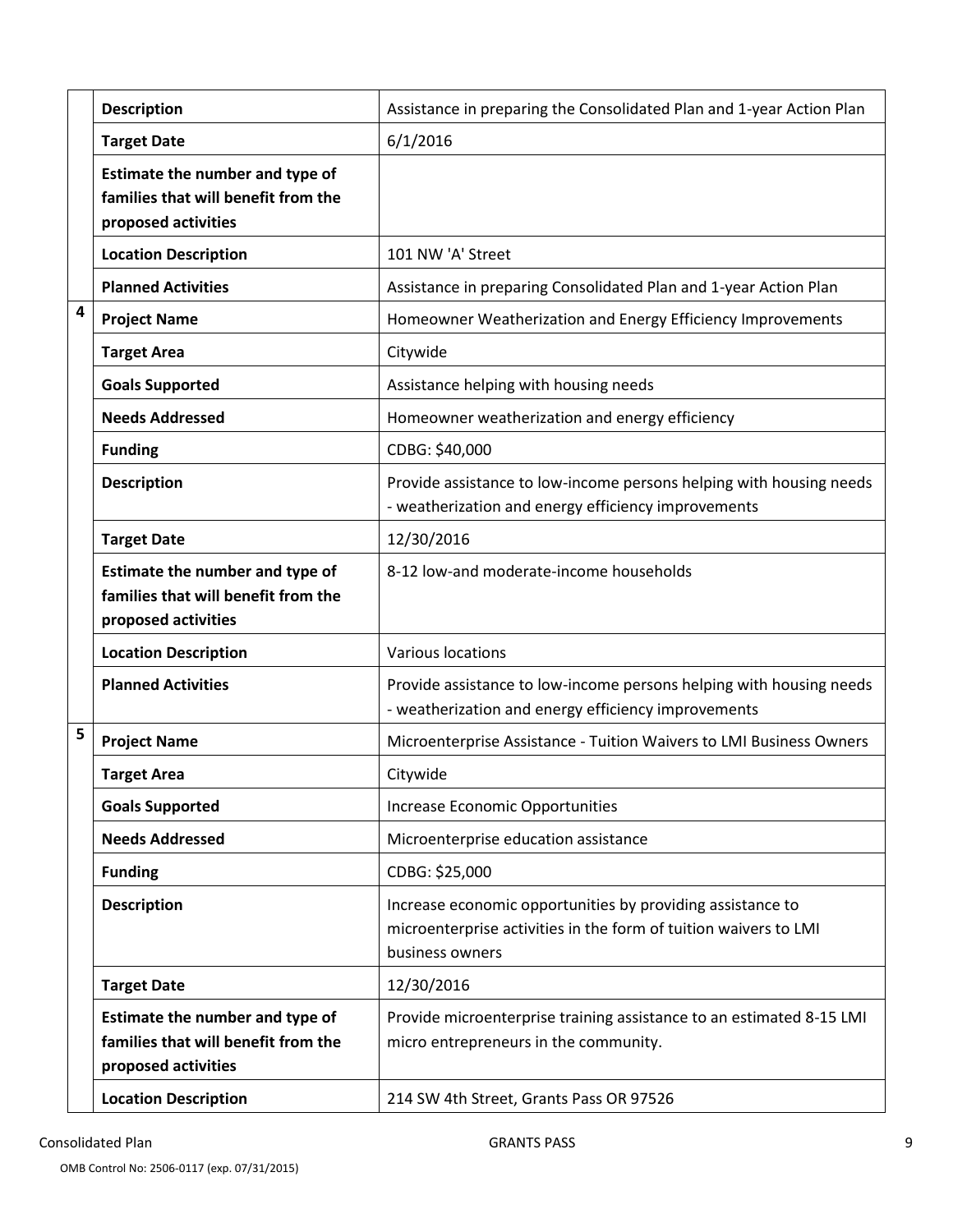|                         | <b>Planned Activities</b>                                                                     | Increase economic opportunities by providing assistance to<br>microenterprise activities in the form of tuition waivers to LMI<br>business owners                              |  |  |  |
|-------------------------|-----------------------------------------------------------------------------------------------|--------------------------------------------------------------------------------------------------------------------------------------------------------------------------------|--|--|--|
| 6                       | <b>Project Name</b>                                                                           | Emergency Assistance (short term) - Owner and Renter at risk of<br>homelessness                                                                                                |  |  |  |
|                         | <b>Target Area</b>                                                                            | Citywide                                                                                                                                                                       |  |  |  |
|                         | <b>Goals Supported</b>                                                                        | <b>Emergency Housing Assistance</b>                                                                                                                                            |  |  |  |
|                         | <b>Needs Addressed</b>                                                                        | <b>Emergency housing assistance</b>                                                                                                                                            |  |  |  |
|                         | <b>Funding</b>                                                                                | CDBG: \$15,250                                                                                                                                                                 |  |  |  |
|                         | <b>Description</b>                                                                            | Provide assistance to low-income persons helping with housing needs<br>in the form of emergency assistance to owner or renter at risk of<br>homelessness on a short term basis |  |  |  |
|                         | <b>Target Date</b>                                                                            | 12/30/2016                                                                                                                                                                     |  |  |  |
|                         | Estimate the number and type of<br>families that will benefit from the<br>proposed activities | Provide emergency short-term housing assistance to an estimated 5-<br>10 LMI households.                                                                                       |  |  |  |
|                         | <b>Location Description</b>                                                                   | Varies                                                                                                                                                                         |  |  |  |
|                         | <b>Planned Activities</b>                                                                     | Provide assistance to low-income persons helping with housing needs<br>in the form of emergency assistance to owner or renter at risk of<br>homelessness on a short term basis |  |  |  |
| $\overline{\mathbf{z}}$ | <b>Project Name</b>                                                                           | Job Training to LMI persons at Boys & Girls Club                                                                                                                               |  |  |  |
|                         | <b>Target Area</b>                                                                            | Citywide                                                                                                                                                                       |  |  |  |
|                         | <b>Goals Supported</b>                                                                        | Increase Economic Opportunities Boys & Girls Club                                                                                                                              |  |  |  |
|                         | <b>Needs Addressed</b>                                                                        | Teen training services                                                                                                                                                         |  |  |  |
|                         | <b>Funding</b>                                                                                | CDBG: \$25,000                                                                                                                                                                 |  |  |  |
|                         | <b>Description</b>                                                                            | Increase economic opportunities for job training services in<br>Conjunction with the Rogue Valley Boys & Girls Club                                                            |  |  |  |
|                         | <b>Target Date</b>                                                                            | 12/30/2016                                                                                                                                                                     |  |  |  |
|                         | Estimate the number and type of<br>families that will benefit from the<br>proposed activities | Provide additional services to an estimated 15-25 LMI youth.                                                                                                                   |  |  |  |
|                         | <b>Location Description</b>                                                                   | 203 SE 9th Street, Grants Pass, OR 97526                                                                                                                                       |  |  |  |
|                         | <b>Planned Activities</b>                                                                     | Increase economic opportunities for job training services in<br>Conjunction with the Rogue Valley Boys & Girls Club                                                            |  |  |  |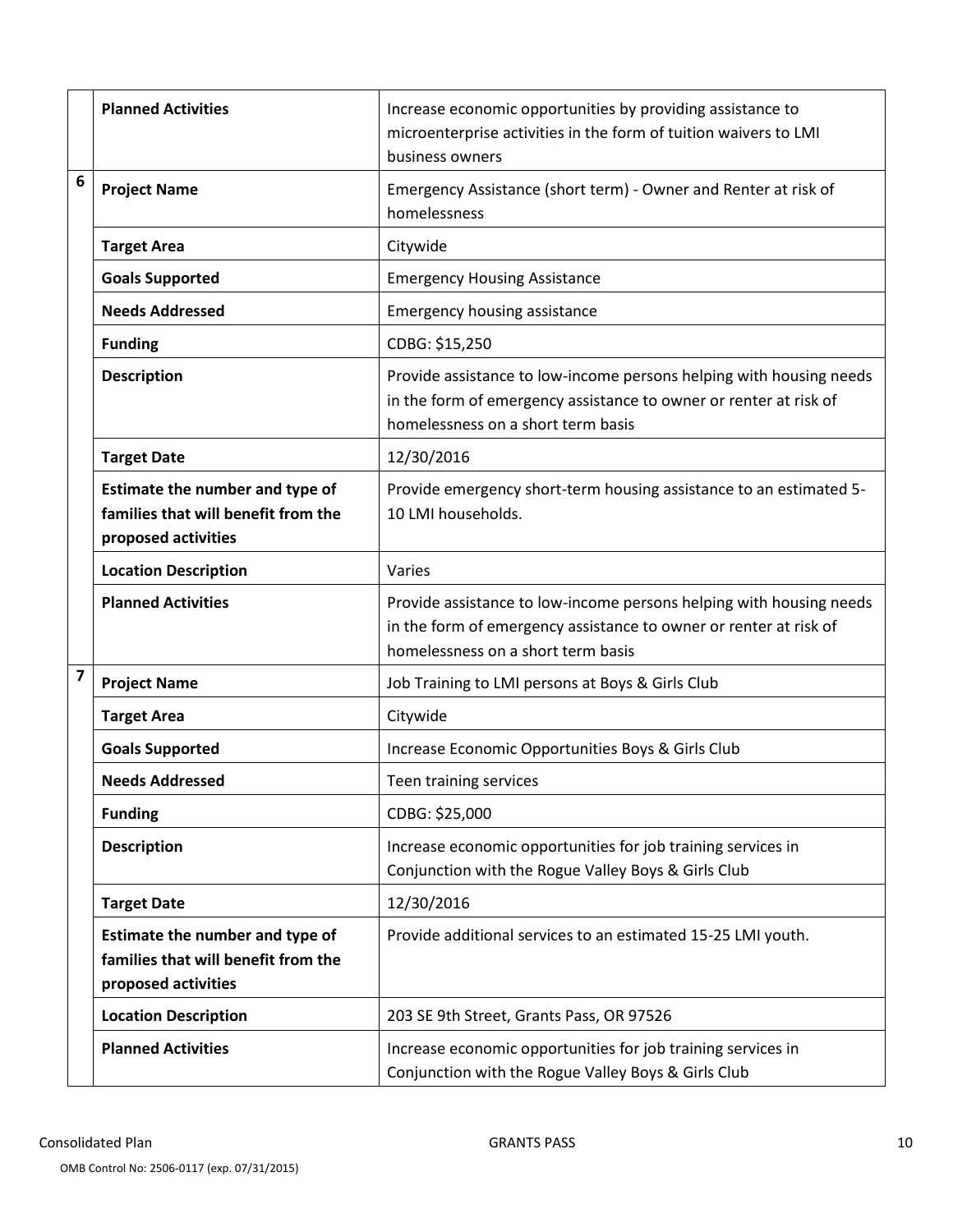## **AP-50 Geographic Distribution – 91.220(f)**

## **Description of the geographic areas of the entitlement (including areas of low-income and minority concentration) where assistance will be directed**

The City of Grants Pass will have citywide geographic distribution of the CDBG funds.

#### **Geographic Distribution**

|          | Target Area   Percentage of Funds |
|----------|-----------------------------------|
| Citywide | 100                               |

**Table 4 - Geographic Distribution** 

#### **Rationale for the priorities for allocating investments geographically**

While Grants Pass has one Census Tract and six Census Blocks with greater than 51% of its residents earning less than 80% AMI, low- and moderate-income residents live, work, and attend school throughout the city. Also program delivery for teen training and microenterprise training are recipient based not location based. They are provided at a single location in the community.

#### **Discussion**

The City determined the best method to distribute funds was to limit programs to clients defined as very low-, low-, or moderate-income.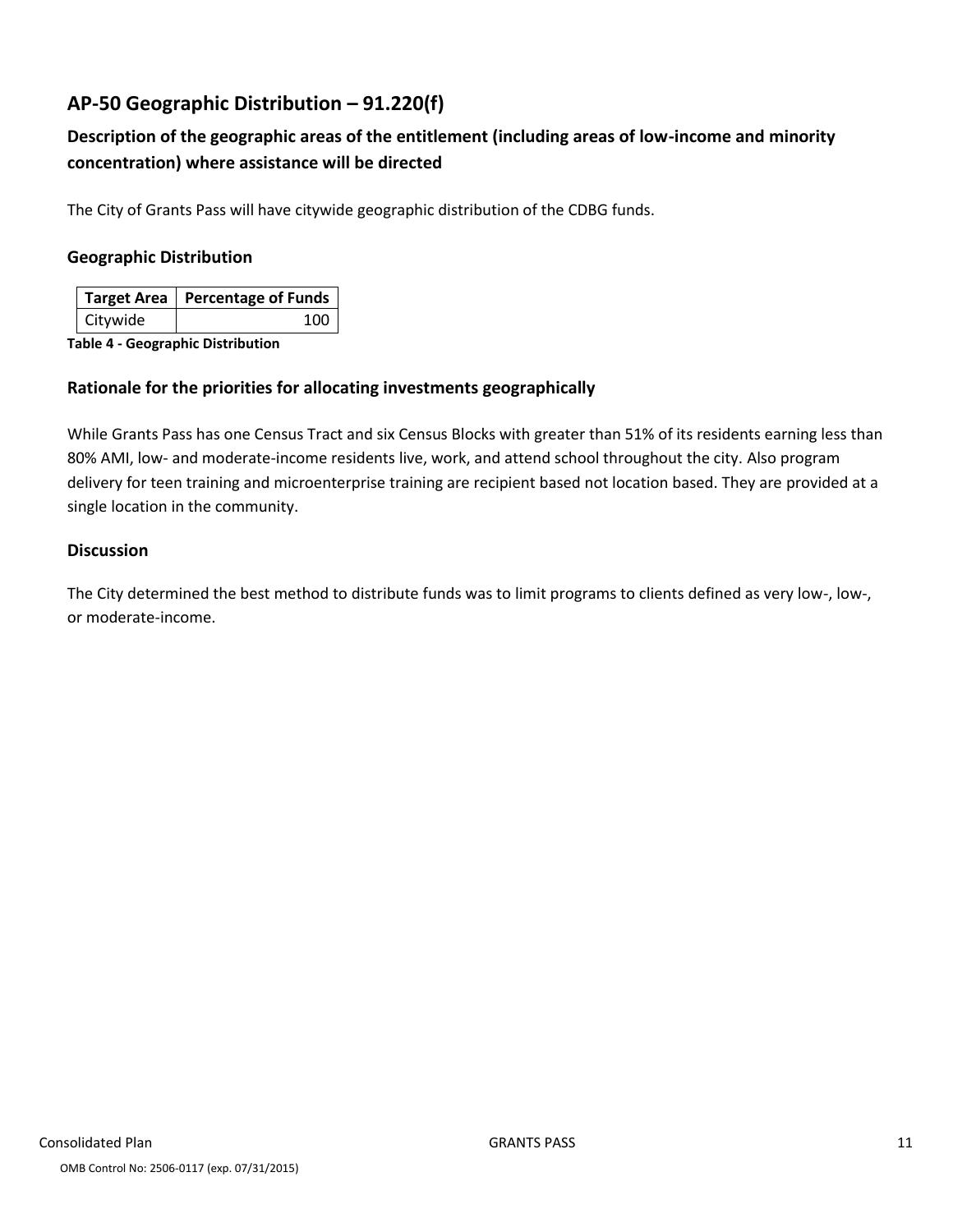## **Affordable Housing**

## **AP-55 Affordable Housing – 91.220(g)**

#### **Introduction**

| One Year Goals for the Number of Households to be Supported |    |
|-------------------------------------------------------------|----|
| <b>Homeless</b>                                             |    |
| Non-Homeless                                                | 13 |
| Special-Needs                                               |    |
| Total                                                       | 13 |

**Table 5 - One Year Goals for Affordable Housing by Support Requirement**

| One Year Goals for the Number of Households Supported Through                 |    |  |  |
|-------------------------------------------------------------------------------|----|--|--|
| <b>Rental Assistance</b>                                                      |    |  |  |
| The Production of New Units                                                   |    |  |  |
| <b>Rehab of Existing Units</b>                                                |    |  |  |
| <b>Acquisition of Existing Units</b>                                          |    |  |  |
| Total                                                                         | 13 |  |  |
| Table 6 - One Year Goals for Affordable Housing by Support Type<br>Discussion |    |  |  |

The City of Grants Pass is committed to helping address the needs of low- and moderate-income residents to have access to affordable housing. The City is setting first year's goal to provide rehabilitation to at least eight (8) LMI households, and provide housing assistance to at least five (5) LMI households.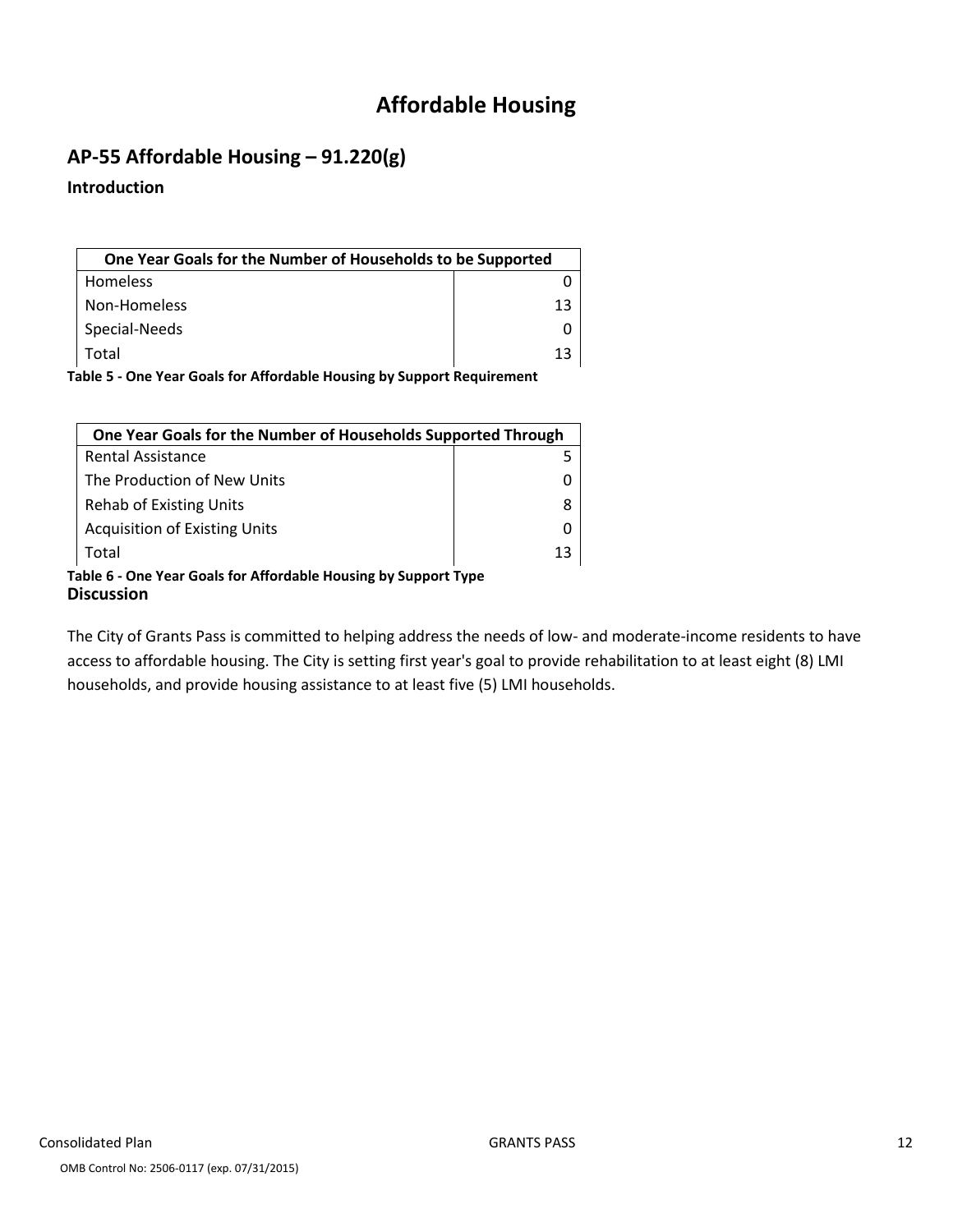## **AP-60 Public Housing** *–* **91.220(h)**

#### **Introduction**

There are no units of public housing in the City of Grants Pass.

#### **Actions planned during the next year to address the needs to public housing**

**Not Applicable.** There is no public housing in Grants Pass as defined in the applicable CFR, and there is no PHA designated as troubled. Therefore, there is no program activity in the Year 1 Action Plan related to public housing. There is other federally assisted housing in Grants Pass. Ongoing rental assistance activities such as Section 8 vouchers are ineligible activities, and therefore, the City's Consolidated Plan cannot and does not include funding for ongoing assistance. Other partners provide services described below.

**Josephine Housing & Community Development Council (JHCDC)** provides rental assistance through Section 8 of the U.S. Housing Act of 1937. *(See 24 CFR 5.100(2).* The Section 8 voucher program is used to subsidize rent, primarily in privately owned and managed properties, which do not include resident management. JHCDC also owns Harbeck Village, a 48-unit family complex, managed by Lovelace Properties. JHCDC previously established a resident council at that location. JHCDC also has a resident seat on their Board of Commissioners.

**Housing Authority of Jackson County (HAJC)** is developing Parkview Terrace in Grants Pass. HAJC provides a host of resident services. They encourage and facilitate tenant associations to serve as a liaison to management. They also offer a host of programs related to homeownership, including homebuyer education classes. These are offered through their family self-sufficiency program, and are also available to all of their tenants, who are notified when there are upcoming classes.

**UCAN** provides guidance, training, and assistance in a number of areas to help tenants develop self-sufficiency skills. *See SP and AP sections below for further information.*

**ACCESS** previously provided 'ABCs of Homebuying Classes', which are now called 'Realizing the American Dream'. These classes have been offered in Jackson and Josephine Counties, most recently in Grants Pass in August 2015. ACCESS also provides online classes available anytime through E-Home America.

### **Actions to encourage public housing residents to become more involved in management and participate in homeownership**

Not applicable

**If the PHA is designated as troubled, describe the manner in which financial assistance will be provided or other assistance**

Not applicable

**Discussion:** Grants Pass has no units of public housing.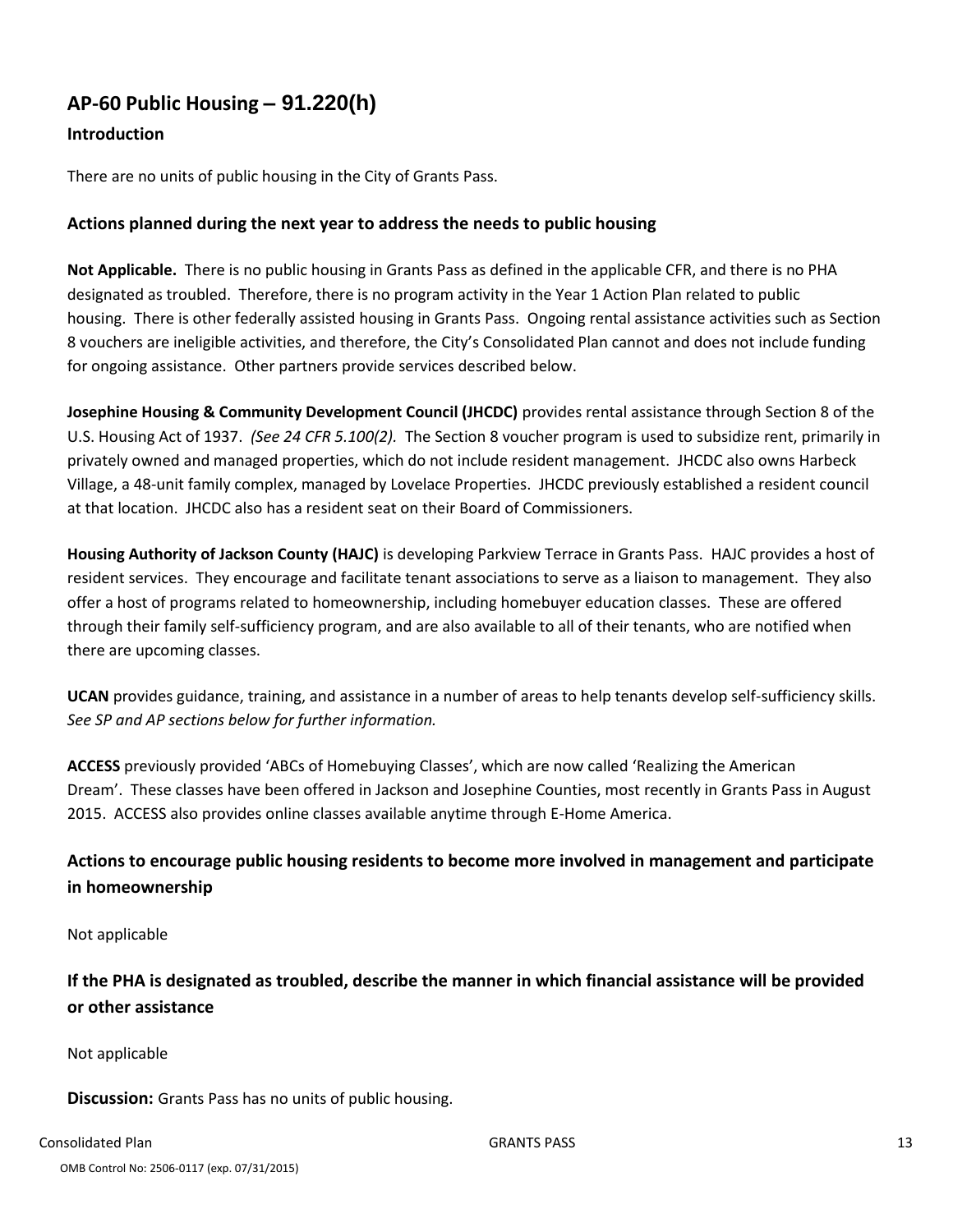## **AP-65 Homeless and Other Special Needs Activities – 91.220(i)**

#### **Introduction**

Many of the activities the City will support and/or carry out during FY 15-16 are intended to assist LMI households at the greatest risk of becoming homeless.

#### **Describe the jurisdictions one-year goals and actions for reducing and ending homelessness including**

#### **Reaching out to homeless persons (especially unsheltered persons) and assessing their individual needs**

The City will continue to work with local Continuums of Care on reaching the local homeless population and assessing their needs.

The City will provide emergency housing assistance to LMI households who are at risk of becoming homeless due to short-term challenges making rental to mortgage payments. The City anticipates that at least five (5) LMI households will be assisted through this program.

#### **Addressing the emergency shelter and transitional housing needs of homeless persons**

The Action Plan does not propose to address emergency shelter or transitional housing needs in year one.

**Helping homeless persons (especially chronically homeless individuals and families, families with children, veterans and their families, and unaccompanied youth) make the transition to permanent housing and independent living, including shortening the period of time that individuals and families experience homelessness, facilitating access for homeless individuals and families to affordable housing units, and preventing individuals and families who were recently homeless from becoming homeless again**

In the Year 1 Action Plan, the city allocated funds for emergency assistance to prevent homelessness. While the City doesn't have project funds directly allocated in the Year 1 Action Plan for existing homeless population, homeless needs are addressed in the community through other organizations, including UCAN. The City of Grant Pass also has representation on the Homelessness Task Force.

#### **UCAN (United Community Action Network)**

UCAN operates several programs that provide support to people who are homeless or at-risk of homelessness. Their work includes a focus on several special populations, such as veterans and people with a serious mental illness. The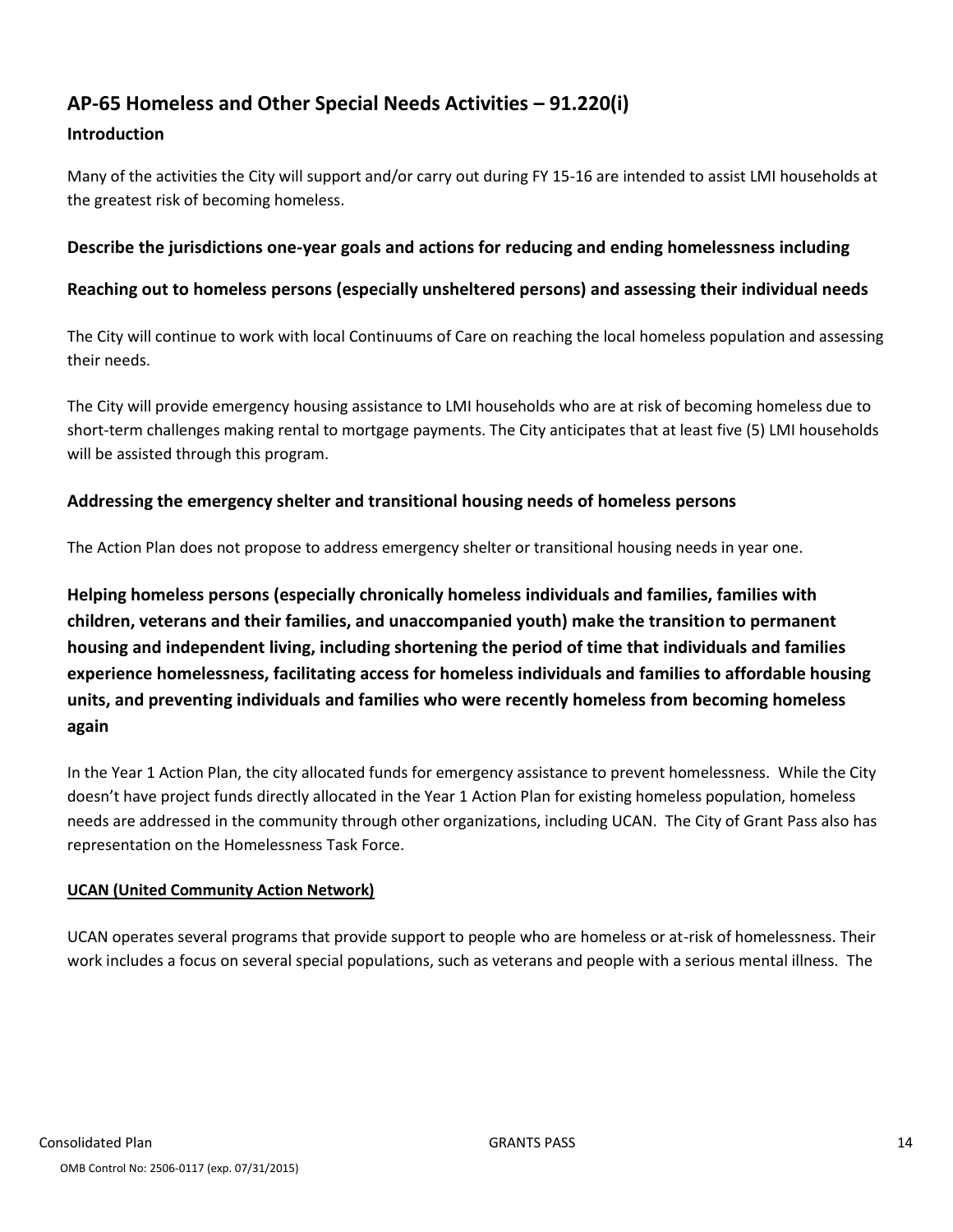services provided through these programs include:

- Outreach
- Education on leases
- Landlord outreach and education
- Tenant/landlord mediation
- Work with landlords to avoid tenant evictions
- Guidance on being a good tenant
- Peer support
- Help with selection of housing
- Help with move-in arrangements
- Rental assistance
- Move-in cost assistance
- Deposit assistance
- Information and referral
- Goal setting and action planning

They work to ensure that those at-risk of homelessness have the best opportunity to keep their housing, and those who are homeless are rapidly rehoused. Case managers work in partnership with participants, focusing on their strengths and providing the tools to overcome barriers. Case managers assist program participants complete a selfassessment tool, in which helps determine how well they are doing in a variety of areas, and what type of improvement they would like to achieve in those areas.

Case managers assist program participants develop goals and the steps required to reach those goals. For example, a person who does not drive may identify that they would like to obtain their driver's license. Case managers would help this person learn what they need to do to obtain a license, and refer them to the local Driver and Motor Vehicles (DMV) office to obtain the license. In doing so, case managers foster a renewed sense of hope for those who have run up against significant barriers time and time again.

Case managers also work with the landlord to assist program participant's work through issues that may arise. This provides skills needed to address various situations that may arise and becoming responsible members of the community. Advocating for program participants to have a new safer life in order to become stable.

In addition to other roles and functions, UCAN is the Continuum of Care partner for Josephine County as part of OR-505, the Oregon Balance of State Continuum of Care.

For 2014, as part of the 'Balance of State' Continuum of Care, UCAN had three funding awards for renewal projects serving Josephine County, including two permanent supportive housing projects and one rapid re-housing project.

With the City now designated as an Entitlement Community, there will be a provision for coordination and consultation between UCAN/Oregon Balance of State CoC and the City of Grants Pass, to ensure coordinated delivery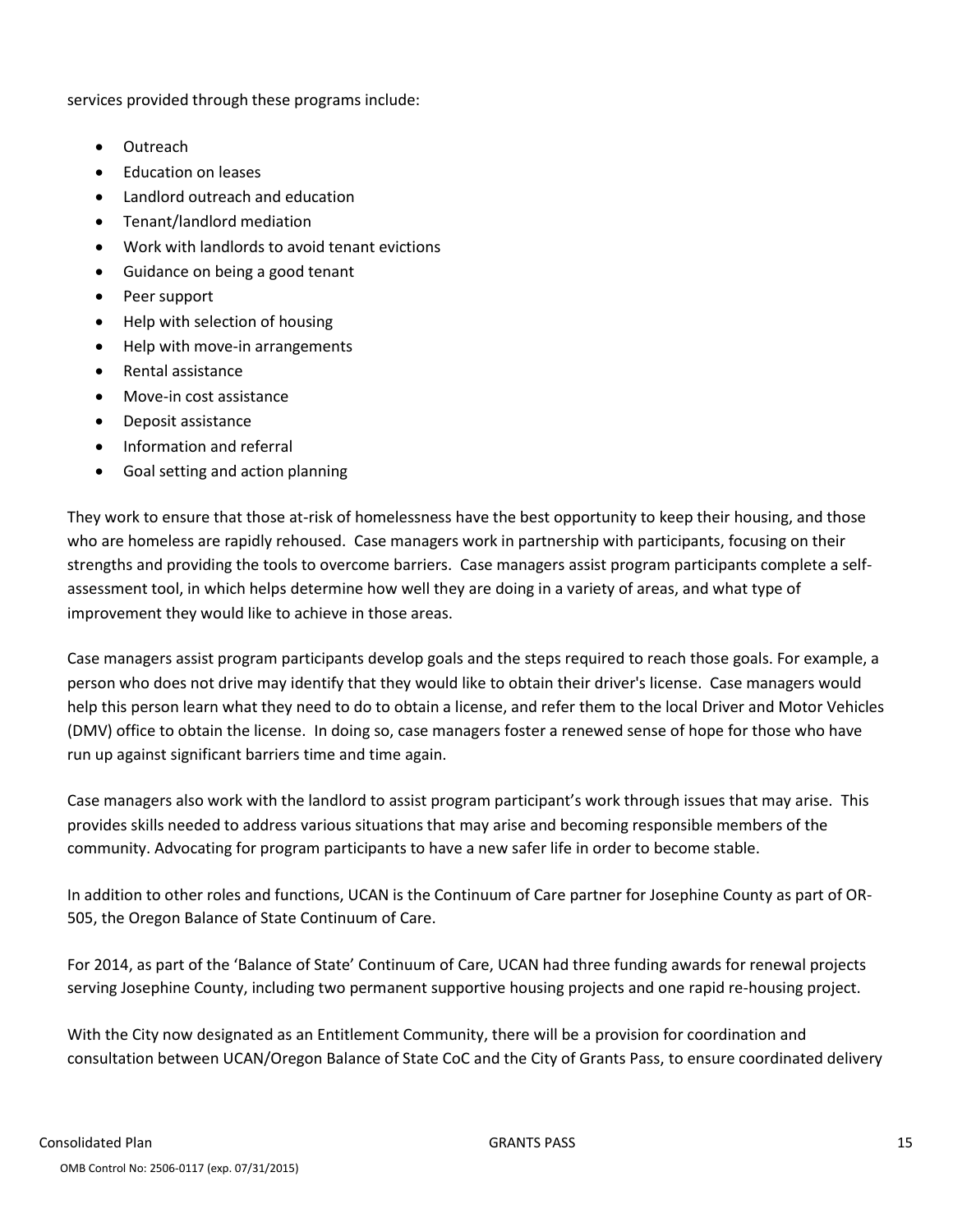#### of services.

The UCAN/RSVP "Vet Team" in Josephine County was selected in 2015 for a Governor's Volunteer Award. They enhance homeless veterans' lives, helping them along their journey to self-sufficiency, and serving as an asset to the Case Management Team.

**Helping low-income individuals and families avoid becoming homeless, especially extremely low-income individuals and families and those who are: being discharged from publicly funded institutions and systems of care (such as health care facilities, mental health facilities, foster care and other youth facilities, and corrections programs and institutions); or, receiving assistance from public or private agencies that address housing, health, social services, employment, education, or youth needs**

The City will help low-income persons and households avoid becoming homeless by providing emergency short-term financial assistance to help pay for a rental or mortgage payment.

The City will also direct CDBG funds to help reduce LMI persons' monthly energy costs by providing residential home weatherization.

#### **Discussion**

Through a combination of assisting households with costs related to housing and providing economic opportunities to LMI people, the City will reduce the number of residents living in poverty and at risk of homelessness.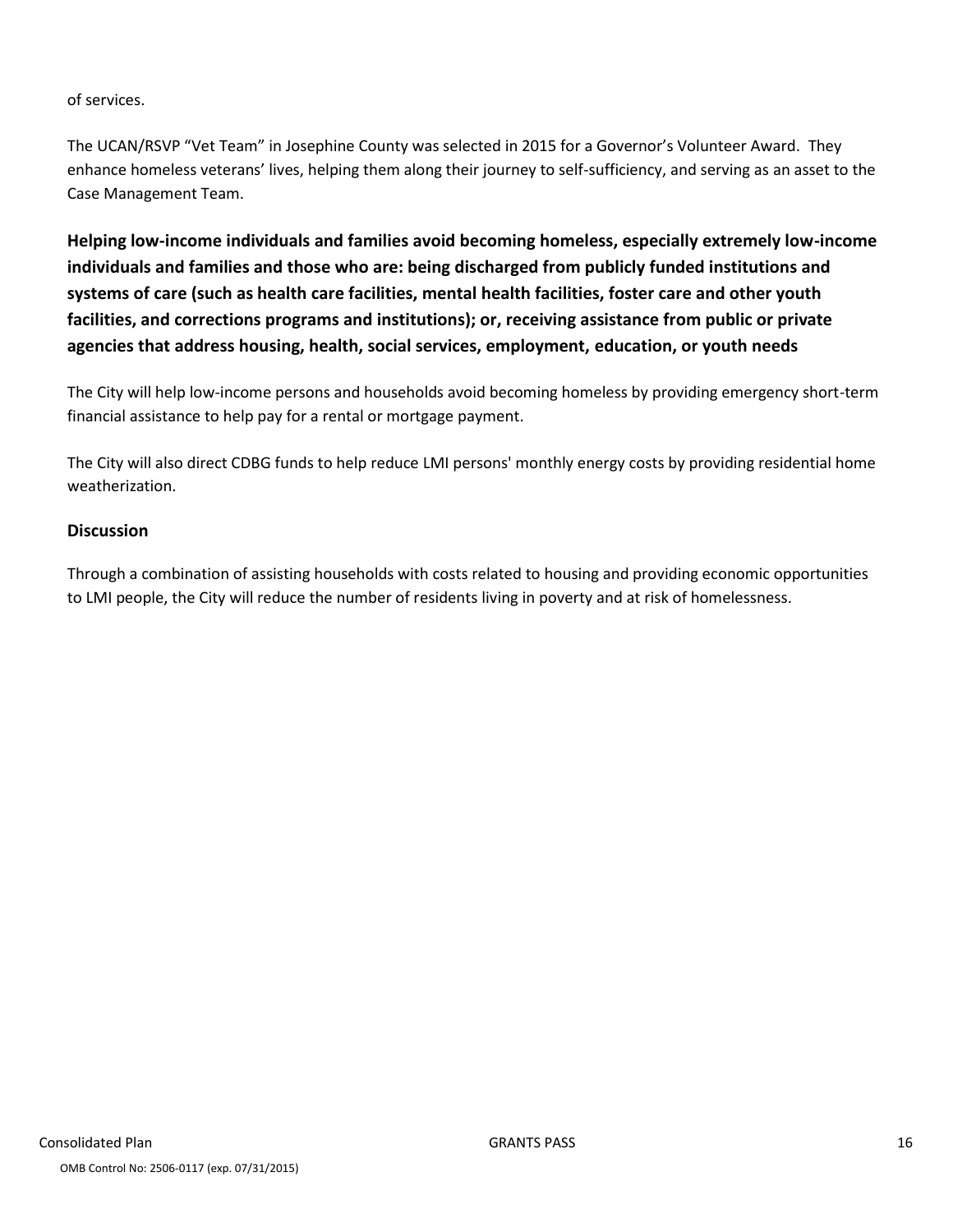## **AP-75 Barriers to affordable housing – 91.220(j)**

#### **Introduction:**

The City of Grants Pass recognized a lack of affordable housing several years ago and worked with local organizations on projects to provide relief for community families. However, the economic collapse and subsequent housing crash of 2009 resulted in a temporary reduction of some housing costs. The City has not, as of yet, conducted a comprehensive, stand-alone study of barriers to affordable housing in Grants Pass.

## **Actions it planned to remove or ameliorate the negative effects of public policies that serve as barriers to affordable housing such as land use controls, tax policies affecting land, zoning ordinances, building codes, fees and charges, growth limitations, and policies affecting the return on residential investment**

The City completed a number of regulatory amendments in 2014 intended to help meet needs for a range of housing types and needs throughout the community. The City intends to undertake an official study to explore any policy barriers to affordable housing during the first year of project activity.

#### **Discussion:**

Any barriers identified by the study will be addressed in years two through five.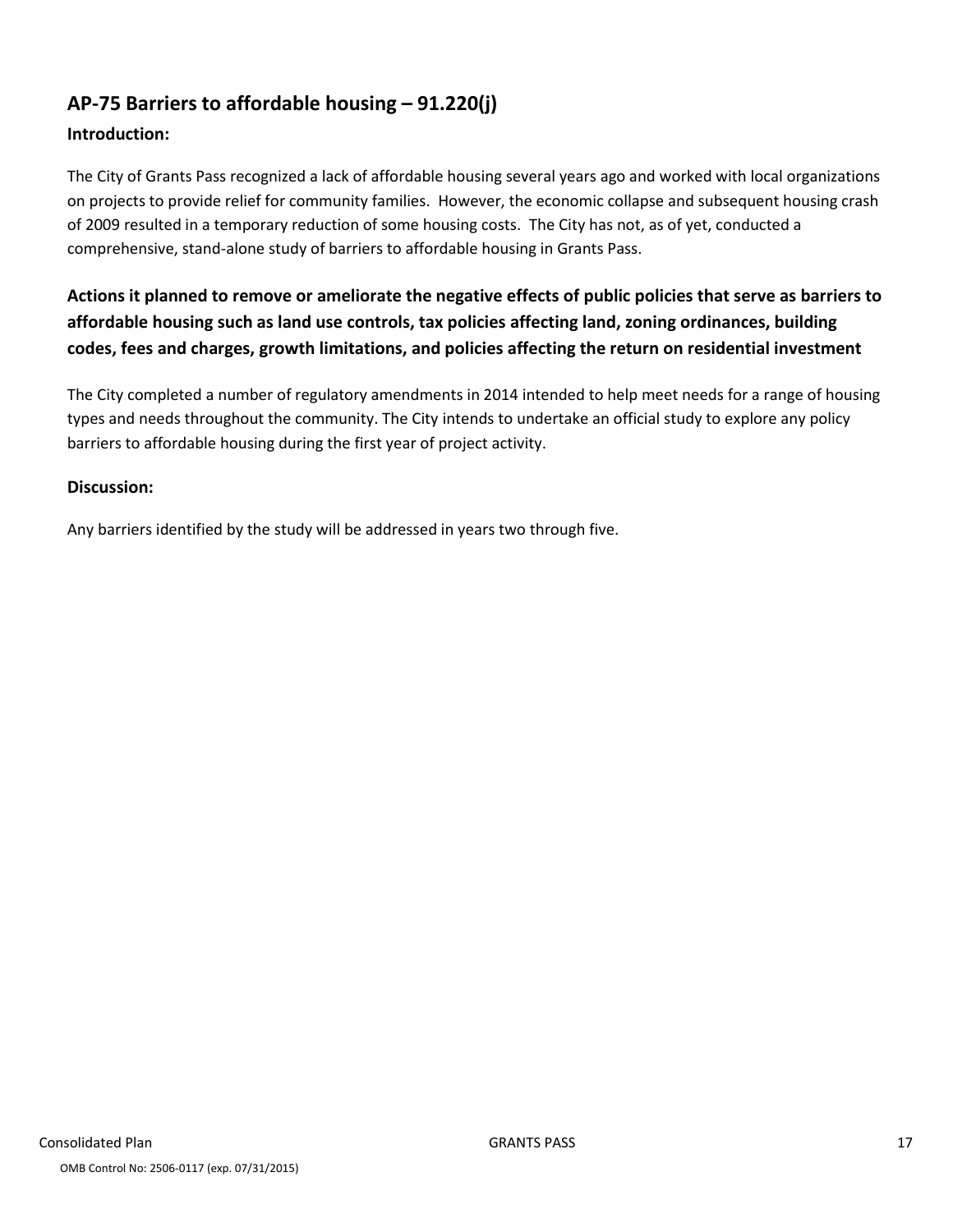## **AP-85 Other Actions – 91.220(k)**

#### **Introduction:**

The City of Grants Pass will be working to continually develop a more robust Consolidated Plan over the first few years as an entitlement community. This is the first year as an entitlement community for the City of Grants Pass. The City has few internal resources and limited funding.

#### **Actions planned to address obstacles to meeting underserved needs**

The City will continue to work with area agencies, the local Continuum of Care agency, and other public and governmental agencies to find solutions that leverage the resources available and to efficiently and effectively meet program goals.

Whenever possible, the City will work to leverage CDBG funds and continue to work to identify additional opportunities.

#### **Actions planned to foster and maintain affordable housing**

During the first year as an entitlement community, the City plans to complete the analysis of barriers to affordable housing and impediments to fair housing. The data provided in these studies, together with community feedback and stakeholder guidance, will help the City better form a comprehensive approach to fostering and maintaining affordable housing.

#### **Actions planned to reduce lead-based paint hazards**

The City will take the following actions to reduce lead-based paint hazards and risks:

- Educate residents in dwelling units built before 1980 about lead-based paint hazards and lead-safe improvements, how to test for lead and safely remove lead-based paints with brochures published by the Environmental Protection Agency and the Oregon Health Authority;
- Maintain lead paint safety information and links to resources on the City's website;
- Housing rehabilitation and weatherization projects will test for lead, remove or mitigate any lead paint hazards, and require that contractors are Oregon certified LBP renovators where necessary; and
- Stay informed about the state and federal "healthy homes" efforts and participate in emerging programs to address health hazards, improve energy efficiency, and improve physical living conditions.

#### **Actions planned to reduce the number of poverty-level families**

During FY 2015-2016, the City plans several activities that will reduce the number of poverty-level families:

Homeowner weatherization and energy efficiency improvements will reduce low- and moderate-income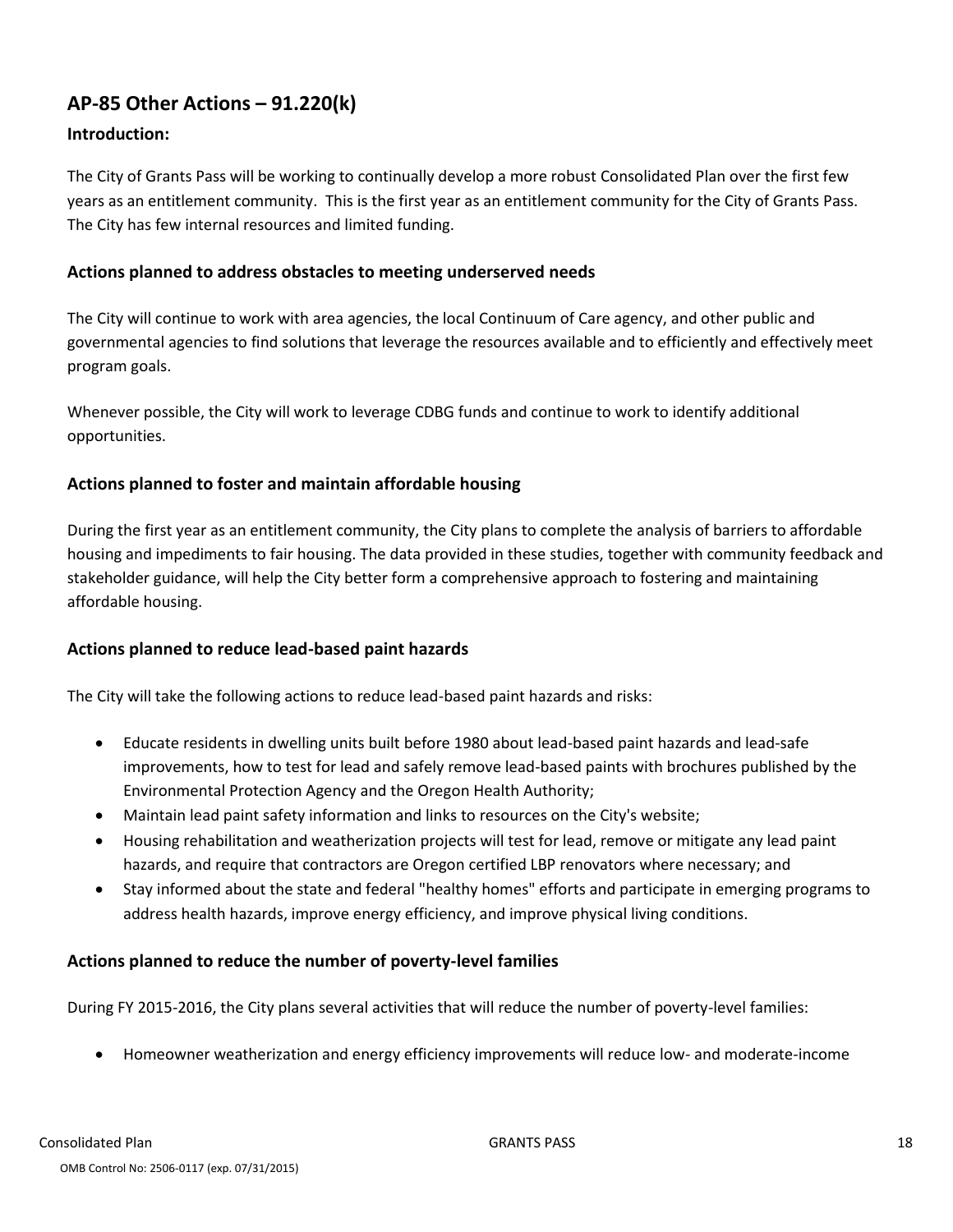families' monthly energy costs.

- Emergency assistance (short term) will be available to homeowners and renters at risk of homelessness.
- Microenterprise assistance will be provided as tuition waivers to LMI business owners.
- Job training will be provided to LMI persons at the Boys and Girls Club.

#### **Actions planned to develop institutional structure**

The City of Grants Pass is committed to continuing their education in administering CDBG funding to the community and working closely with HUD. When reasonable, the City will send staff to trainings and participate in webinars.

The City will continue to update and receive feedback from the City Council on the status of projects and the progress of meeting program goals.

Institutional transparency and communication with the community are top priorities for all city projects. City staff will continue meeting with area stakeholders and hold public listening sessions to ensure the needs of the community are being met with the available funding and resources.

#### **Actions planned to enhance coordination between public and private housing and social service agencies**

The City has established responsive relationships with the local Continuum of Care agency and local agencies providing resources to low- to moderate-income persons. The City plans to continue to develop those relationships aligning those goals and resources that more efficiently and effectively serve the community.

#### **Discussion:**

The City will continue to work with our identified local partners to expand existing opportunities and develop new programs that address the needs of our low- to moderate-income residents.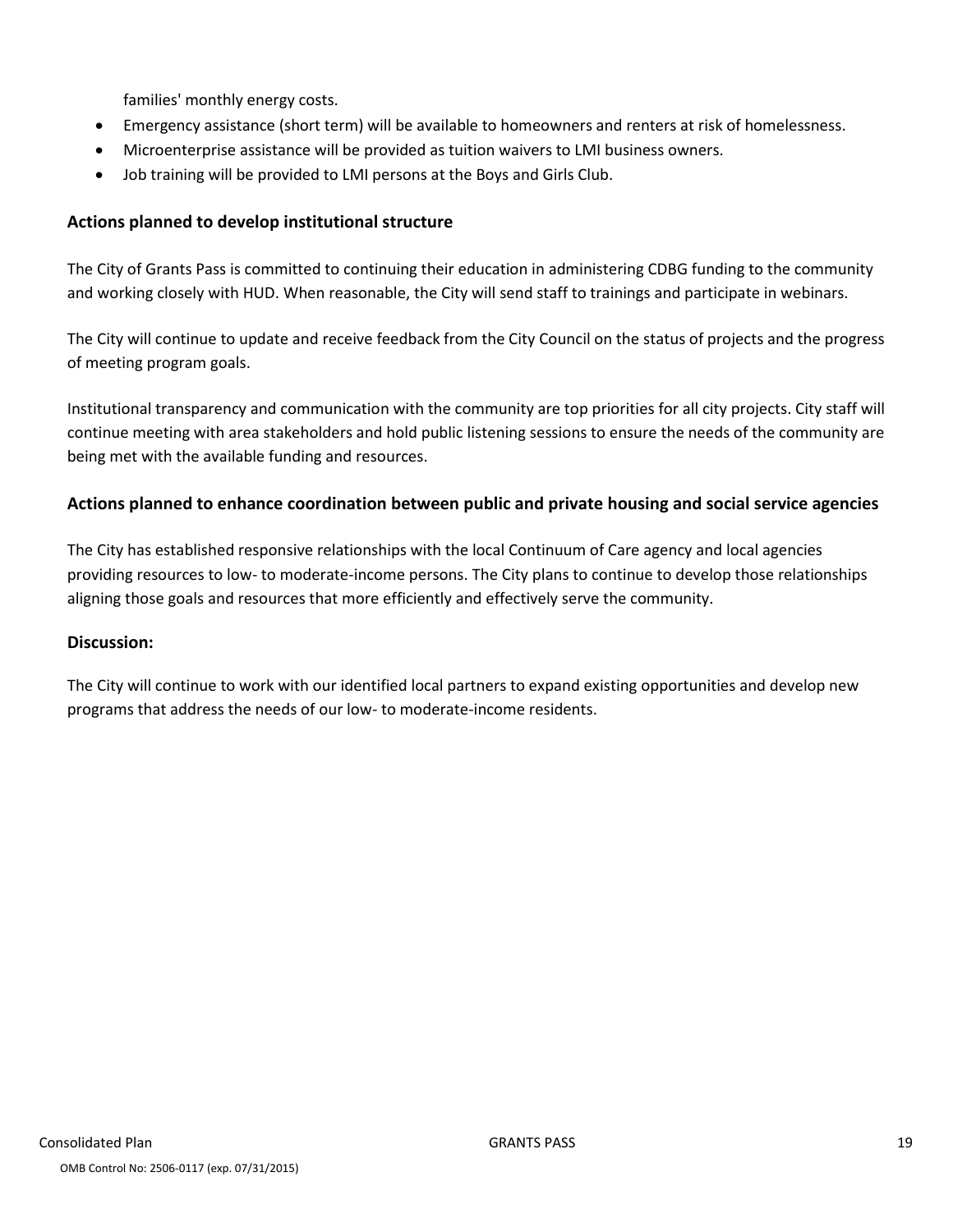## **Program Specific Requirements**

## **AP-90 Program Specific Requirements – 91.220(l)(1,2,4)**

**Introduction:** 

Projects planned with all CDBG funds expected to be available during the year are identified in the Projects Table. The following identifies program income that is available for use that is included in projects to be carried out.

Note: This is Grants Pass's first year as an Entitlement grantee and has no program income yet so most of the required fields are not applicable.

#### **Community Development Block Grant Program (CDBG) Reference 24 CFR 91.220(l)(1)**

Projects planned with all CDBG funds expected to be available during the year are identified in the Projects Table. The following identifies program income that is available for use that is included in projects to be carried out.

| 0 |
|---|
|   |
| 0 |
| 0 |
|   |
| 0 |
| 0 |
| 0 |
|   |

#### **Other CDBG Requirements**

| 2. The estimated percentage of CDBG funds that will be used for activities that benefit persons<br>of low and moderate income. Overall Benefit - A consecutive period of one, two or three years<br>may be used to determine that a minimum overall benefit of 70% of CDBG funds is used to<br>benefit persons of low and moderate income. Specify the years covered that include this<br><b>Annual Action Plan.</b> | 1. The amount of urgent need activities | $\Omega$ |
|----------------------------------------------------------------------------------------------------------------------------------------------------------------------------------------------------------------------------------------------------------------------------------------------------------------------------------------------------------------------------------------------------------------------|-----------------------------------------|----------|
|                                                                                                                                                                                                                                                                                                                                                                                                                      |                                         |          |
|                                                                                                                                                                                                                                                                                                                                                                                                                      |                                         |          |
|                                                                                                                                                                                                                                                                                                                                                                                                                      |                                         |          |
|                                                                                                                                                                                                                                                                                                                                                                                                                      |                                         |          |
|                                                                                                                                                                                                                                                                                                                                                                                                                      |                                         | 100.00%  |